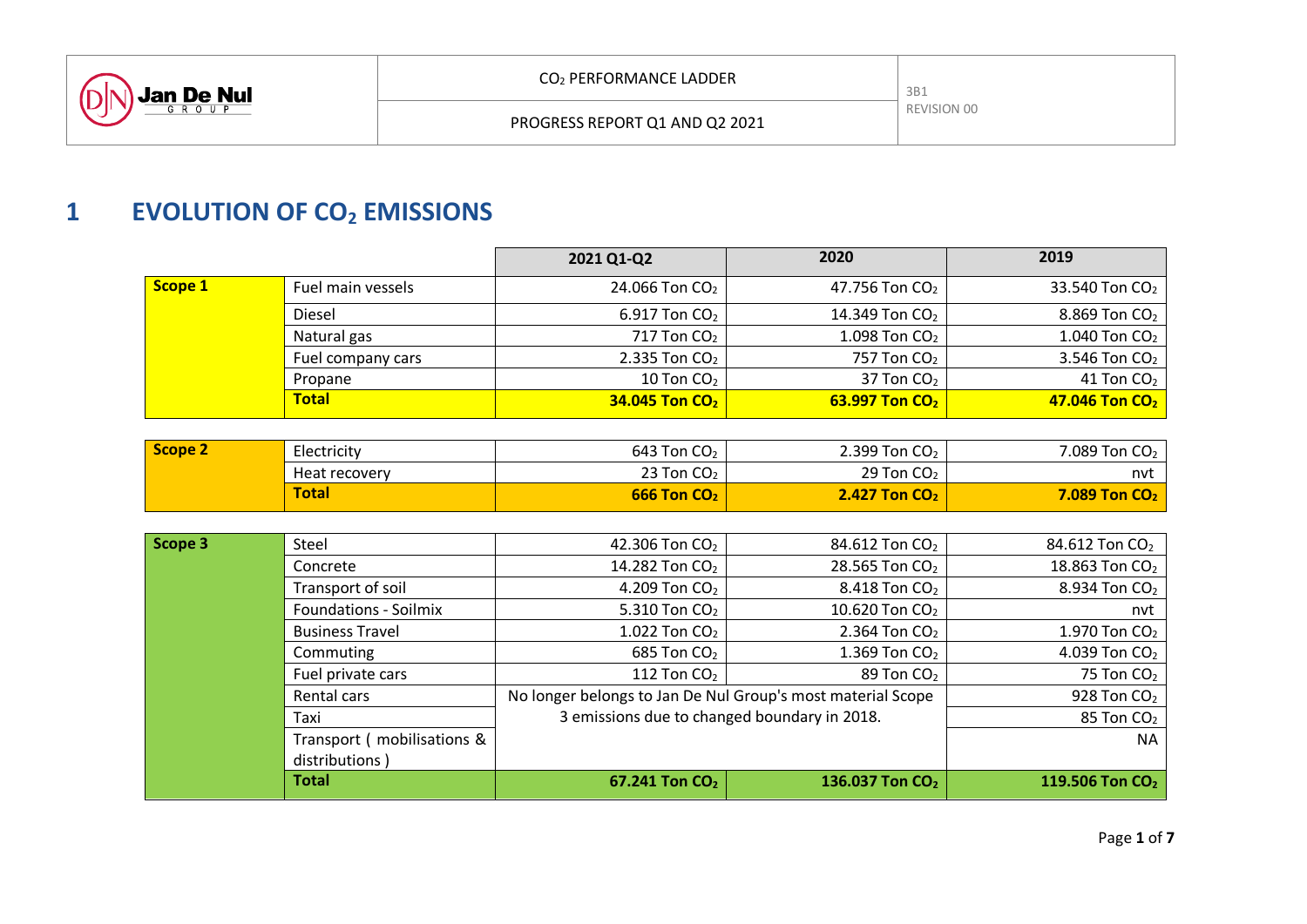

# **2 BOUNDARY**



The boundary of the  $CO<sub>2</sub>$  performance ladder includes all blue pillars of the Jan De Nul Group.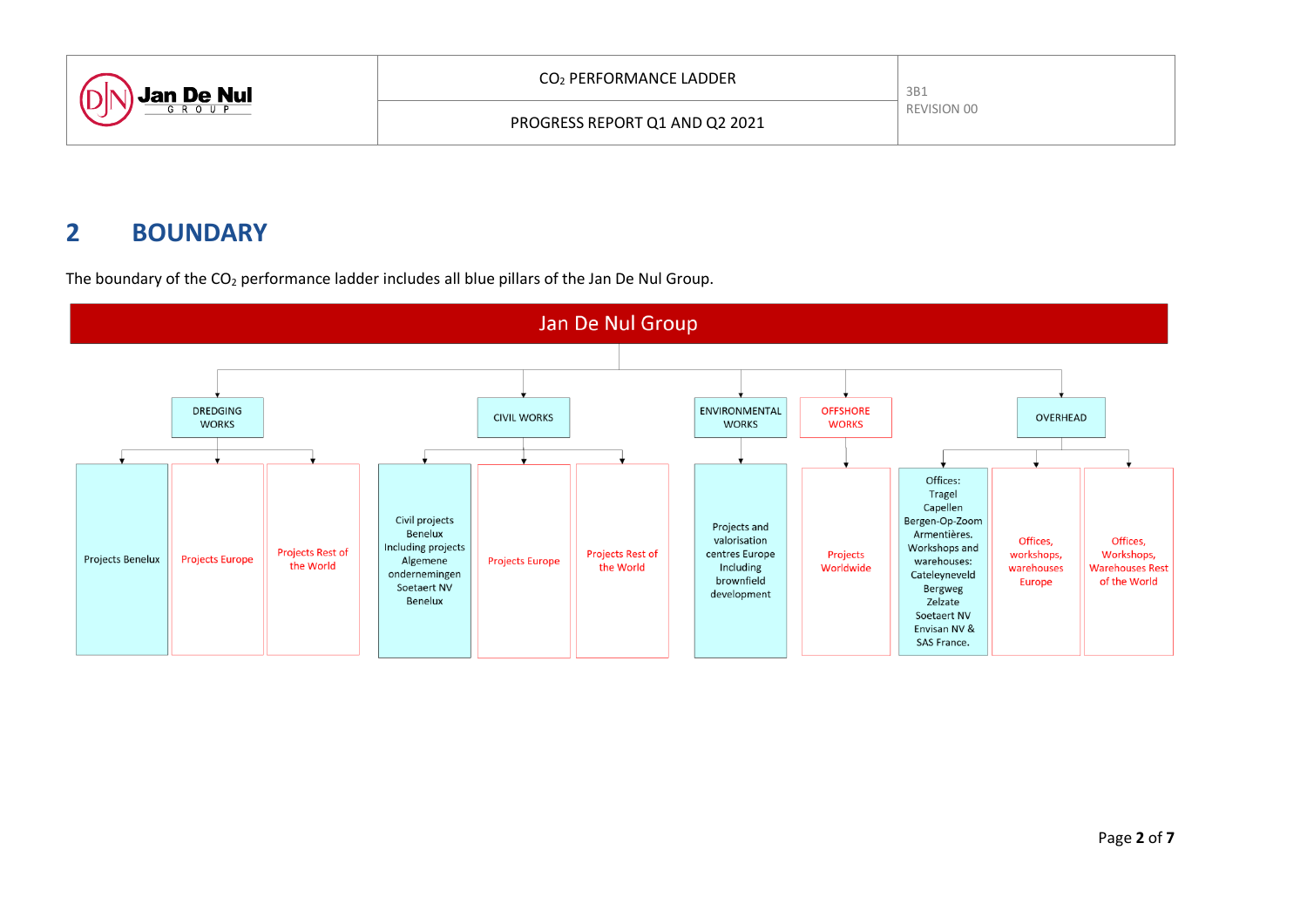

PROGRESS REPORT Q1 AND Q2 2021

## **3 ENERGY POLICY**

As part of our QHSSE Policy (FORM JDN.QF.01.01), signed by senior management, we are committed to protect the environment and climate and preventing pollution. We continually strive **to use less energy and emit fewer greenhouse gases**. Wherever possible, we choose **green energy.** This is also endorsed in our CSR strategy (JDN.GF.01.42) where it is our ambition to continuously reduce our carbon footprint.

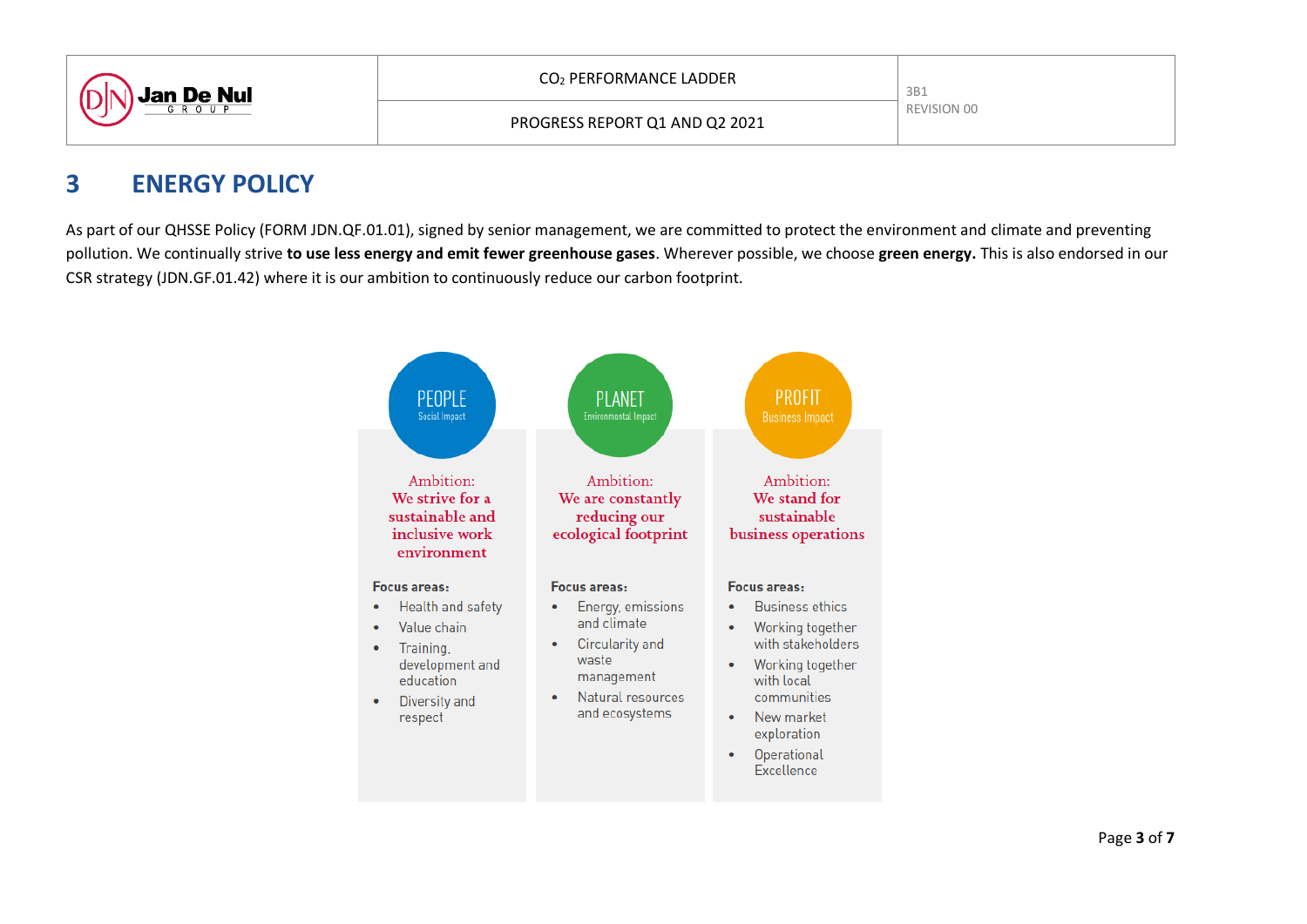

## **4 TARGETS**

#### **4.1 TARGET 2020-01 (SCOPE 1)**

**Target 2021: reduction of 15% of fuel emissions compared to tender of vessels during project execution**

Measures taken for achieving this reduction:

- Use of biofuel
- **•** Optimisation of planning of works
- **•** Optimal distribution of generators
- Use of Ship Energy Efficiency Management Plans (SEEMP)

#### **4.2 TARGET 2020-02 (SCOPE 1)**

**Target: 10 % reduction of emissions of company cars by 2025 compared to 2018**

Footprint 2018 = 5241 ton  $CO<sub>2</sub>$  which is 8,65 ton/company car,

**target 2021 = 8,35 ton/company car or 4,17 ton/company car per semester**

Measures taken for achieving this reduction:

- **Focus on hybrid and electric vehicles**
- **Raising awareness**
- **Promoting use of bicycle**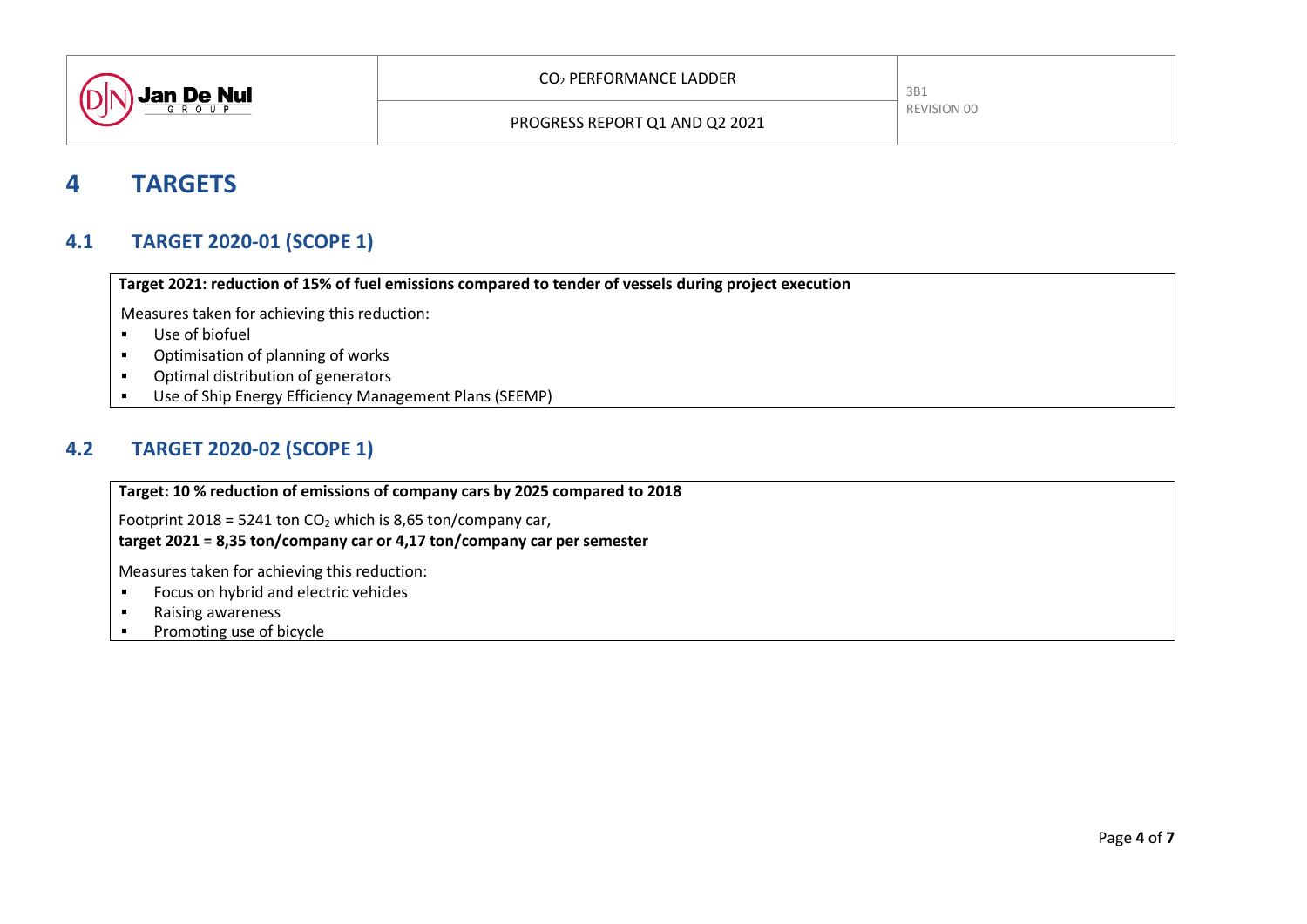

### **4.3 TARGET 2020-03 (SCOPE 2)**

**Target: minimum 98% ratio between green electricity and total electricity consumption for all offices and warehouses in 2021**

Measures taken for achieving this reduction:

- Development of electricity-saving actions in view of reducing the overall electricity consumption
- Implement possibilities to generate green electricity
- Maintaining and expanding contract with energy supplier for purchasing green electricity from local origin

### **4.4 TARGET 2020-04 (SCOPE 2)**

**Target: minimum 75% ratio between green electricity and total electricity consumption on civil and environmental projects by 2022** (2020: minimum 20%; **2021: minimum 50%;** 2022: minimum 75%)

Measures taken for achieving this reduction:

- Development of electricity-saving actions in view of reducing the overall electricity consumption
- Implement possibilities to generate green electricity
- Maintaining and expanding contract with energy supplier for purchasing green electricity from local origin
- Energy efficient site office

### **4.5 TARGET 2020-05 (SCOPE 3)**

**Target: demonstrable planned reductions of emissions within the concrete, steel and soil supply through own design optimisations compared to the customer's reference design on 50% of Design, Build & Maintenance projects by 2022**

- 50% of the DBFM, DM or DB-projects, tendered in 2021-2022
- **20% of the DBFM, DM or DB-projects, tendered in 2020-2021**
- <sup>1</sup> 1 DBFM, DM or DB-projects, tendered in 2021-2022

Measures taken for achieving this reduction:

- design: we reduce the consumption of materials (concrete, steel and soil disposal) through smart designs (with impact on scope I, II & III)
- construction: we apply low-carbon materials, e.g. concrete based on cements with a low hydration heat (with impact on scope III)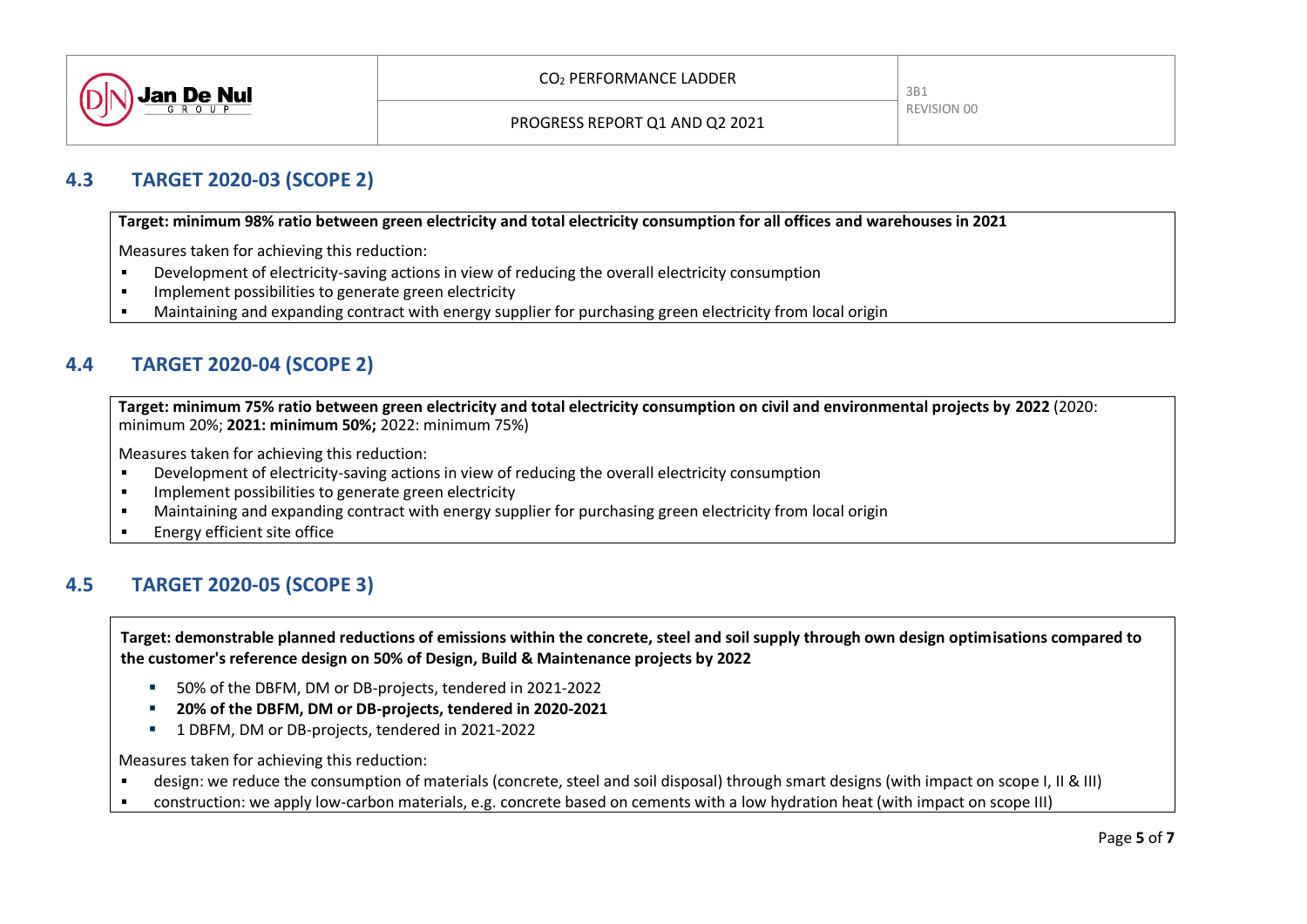

 construction and operation: we offer renewable energy production for the operational phase of the infrastructure in question (with impact on scope II & III)

# **5 EVOLUTION OF REDUCTION TARGETS**

|                         | <b>Reduction target</b>                                                                                                                                                                                                         | Target 2021                                                                                    | <b>Result 2021 Q1-Q2</b> | <b>Comments</b>                                             |
|-------------------------|---------------------------------------------------------------------------------------------------------------------------------------------------------------------------------------------------------------------------------|------------------------------------------------------------------------------------------------|--------------------------|-------------------------------------------------------------|
| <b>Target</b><br>2020-1 | Reduction of 15% of fuel emissions compared to tender of vessels during<br>project execution                                                                                                                                    | Minimum 15%                                                                                    | 28,13%                   |                                                             |
| <b>Target</b><br>2020-2 | 10% reduction of emissions of company cars by 2025 compared to 2018<br>Footprint 2018 = 5241 ton $CO2$ which is 8,65 ton/company car,<br>target 2021 = 8,35 ton $CO2/company$ car or 4,17 ton $CO2/company$ car<br>per semester | <b>Maximum</b><br>emissions:<br>4,17 ton $CO2/car$<br>or<br>3.5% reduction<br>compared to 2018 | 3,04 ton $CO2/car$       | <b>Influence of COVID-</b><br>19 on use of<br>company cars. |
| <b>Target</b><br>2020-3 | Minimum 98% ratio between green electricity and total electricity<br>consumption for all offices and warehouses in 2020                                                                                                         | Minimum 98%                                                                                    | 99,8%                    |                                                             |
| <b>Target</b><br>2020-4 | Target: minimum 75% ratio between green electricity and total electricity<br>consumption on civil and environmental projects by 2022<br>Target 2020: minimum 20%; 2021: minimum 50%; 2022: minimum 75%                          | Minimum 50%                                                                                    | 95,2%                    |                                                             |